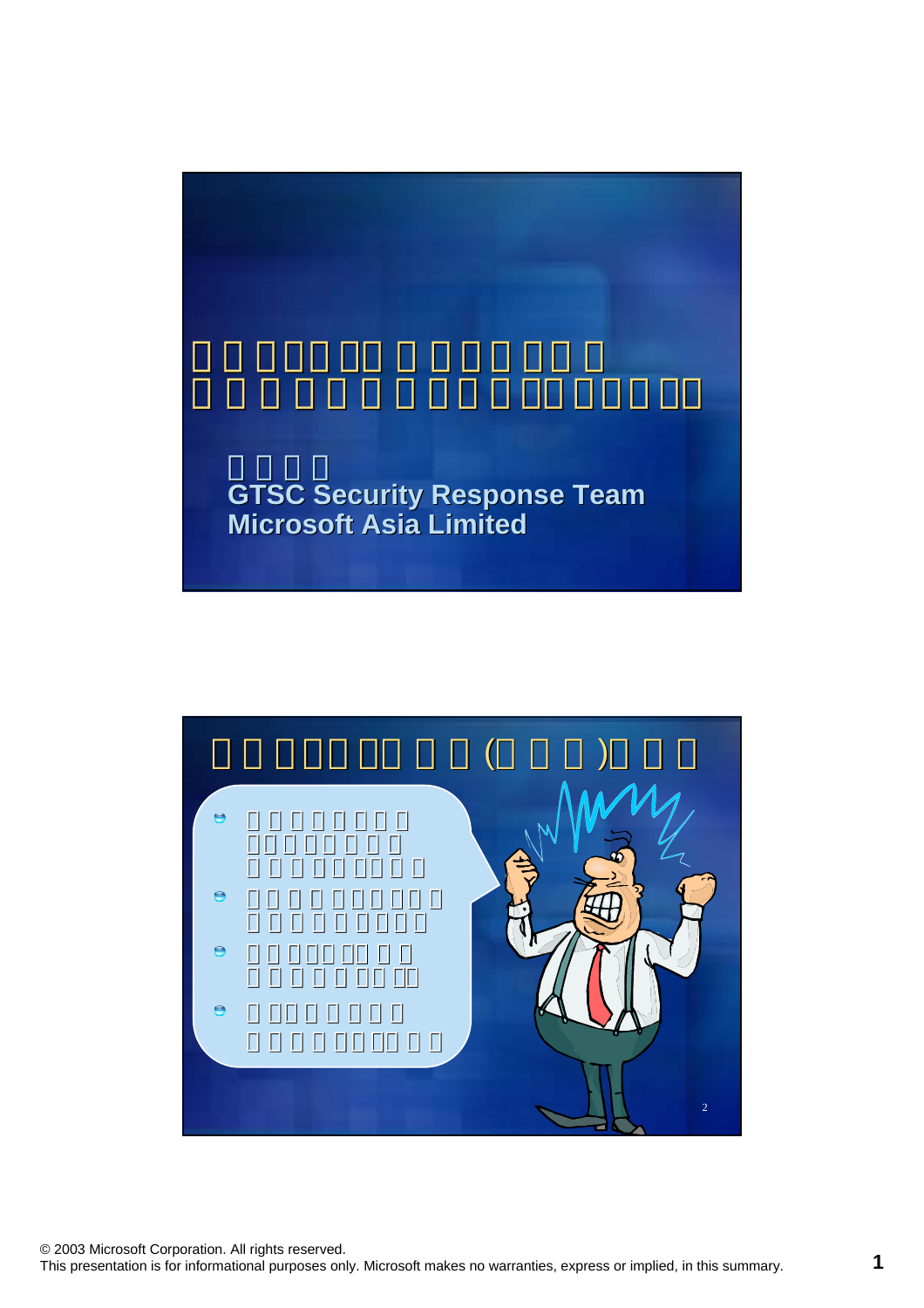

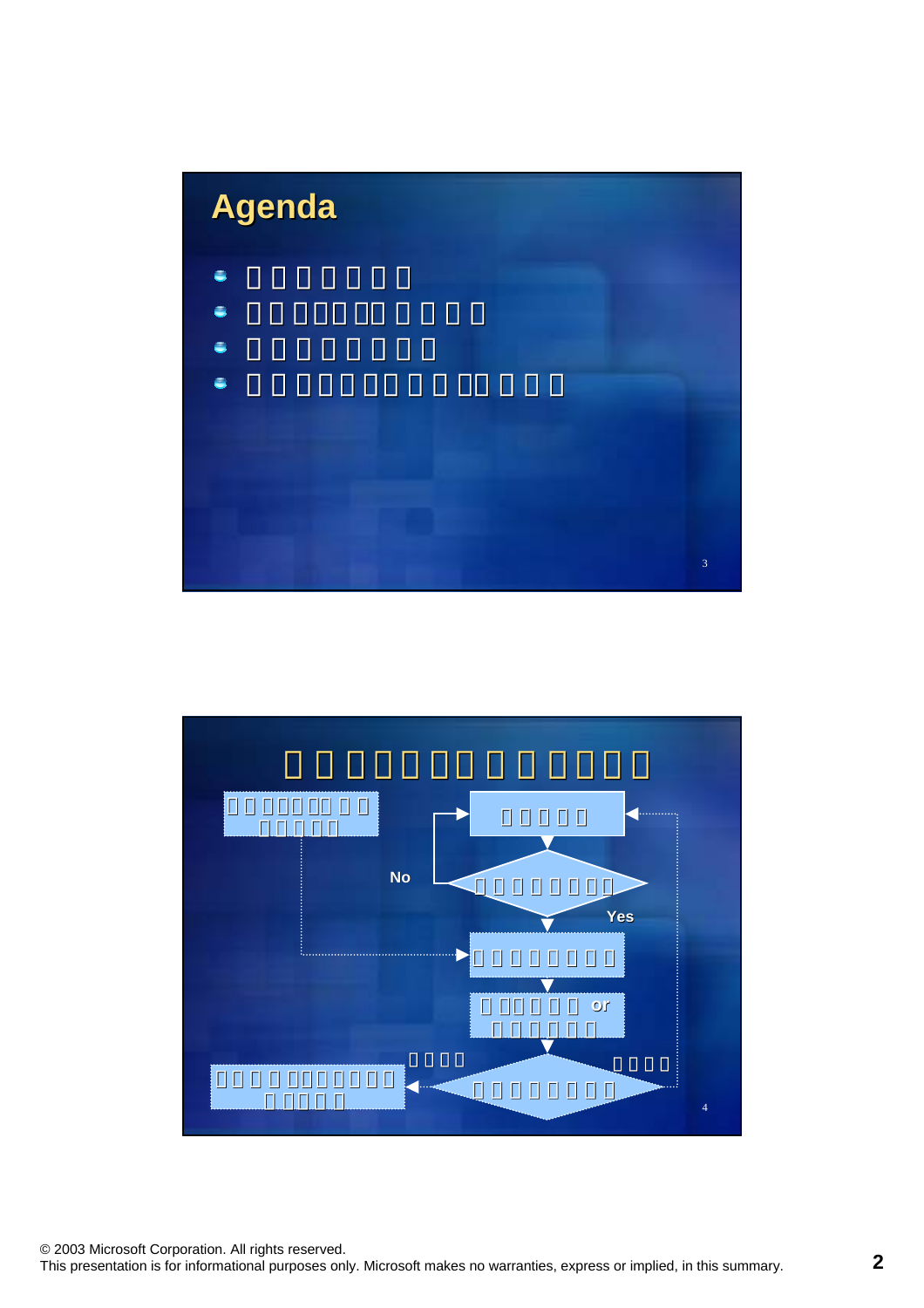| A         | $\curvearrowright$     | $-03$<br>etc                                                             |
|-----------|------------------------|--------------------------------------------------------------------------|
| $\bullet$ |                        |                                                                          |
|           | $\bullet$<br>$\bullet$ | <b>HFNetChk</b><br><b>Microsoft Baseline Security Analyzer</b><br>(MBSA) |

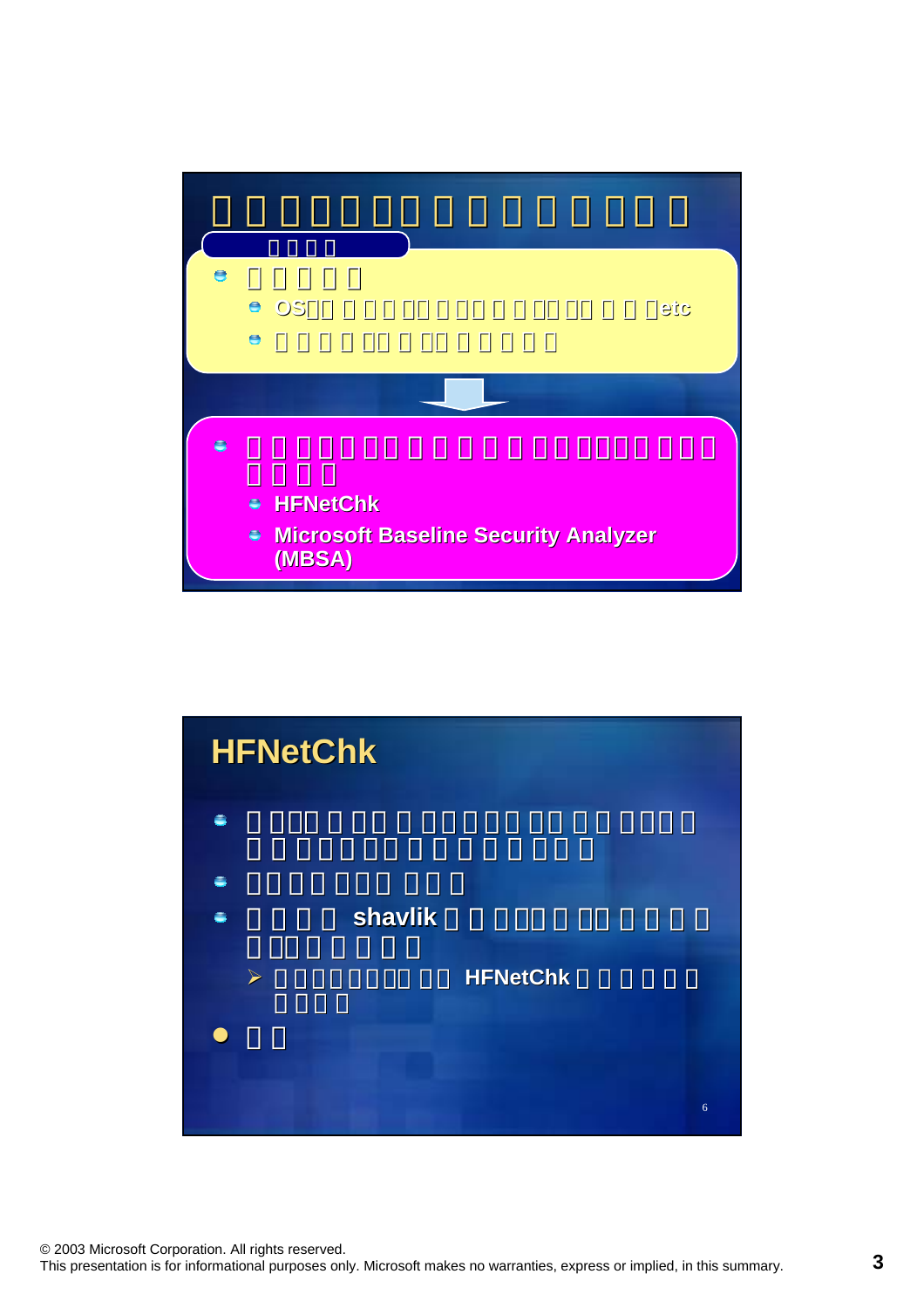

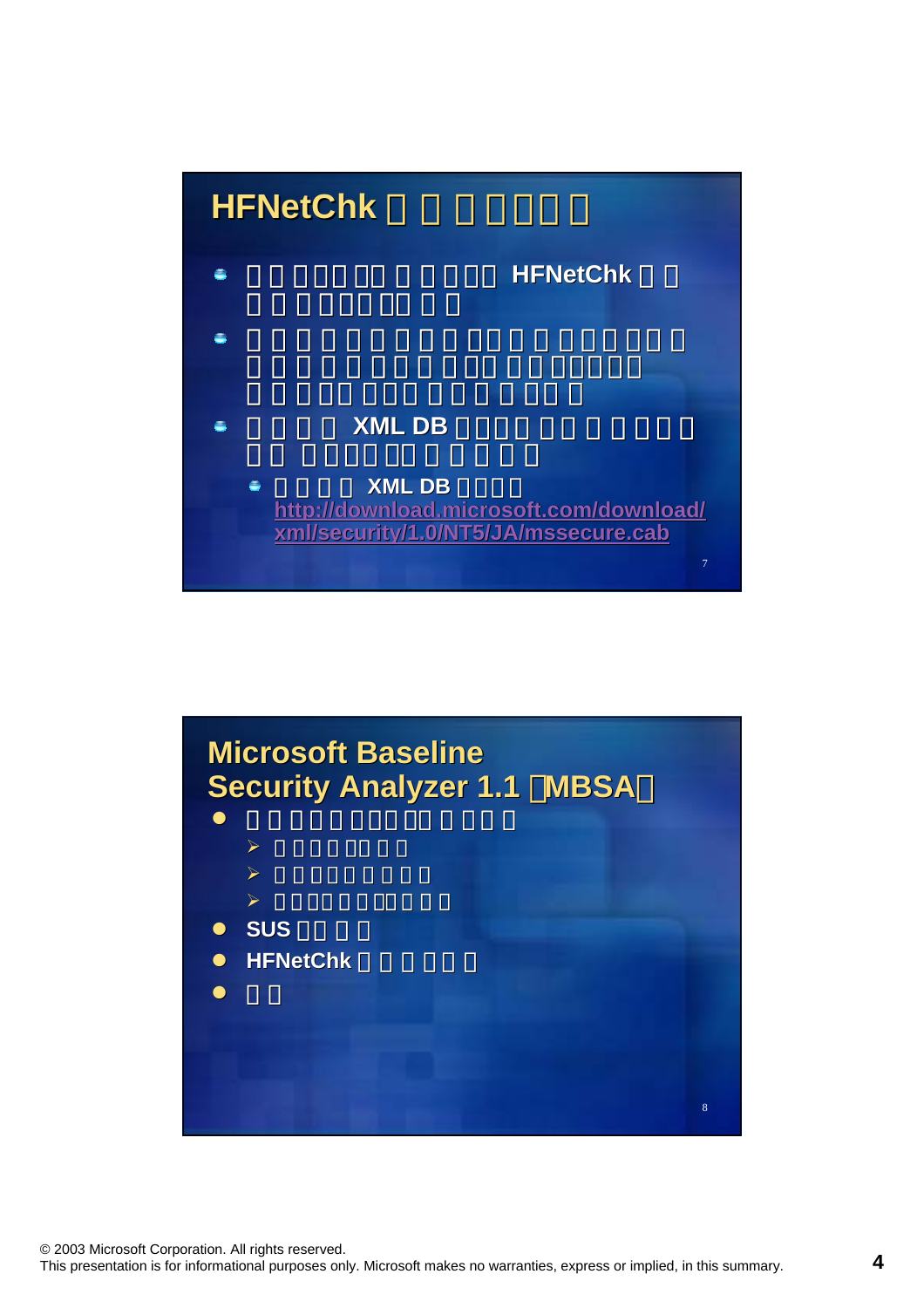

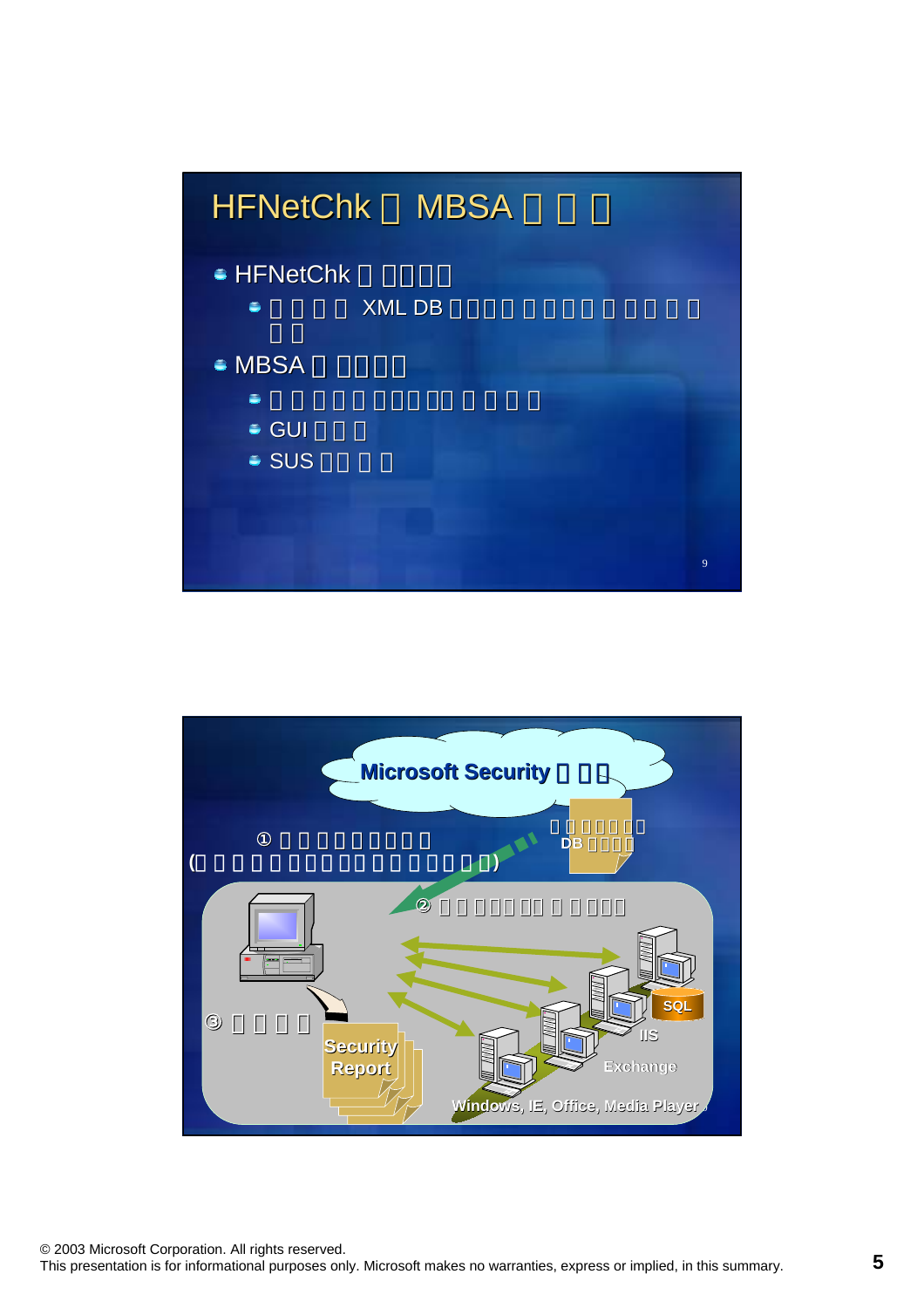

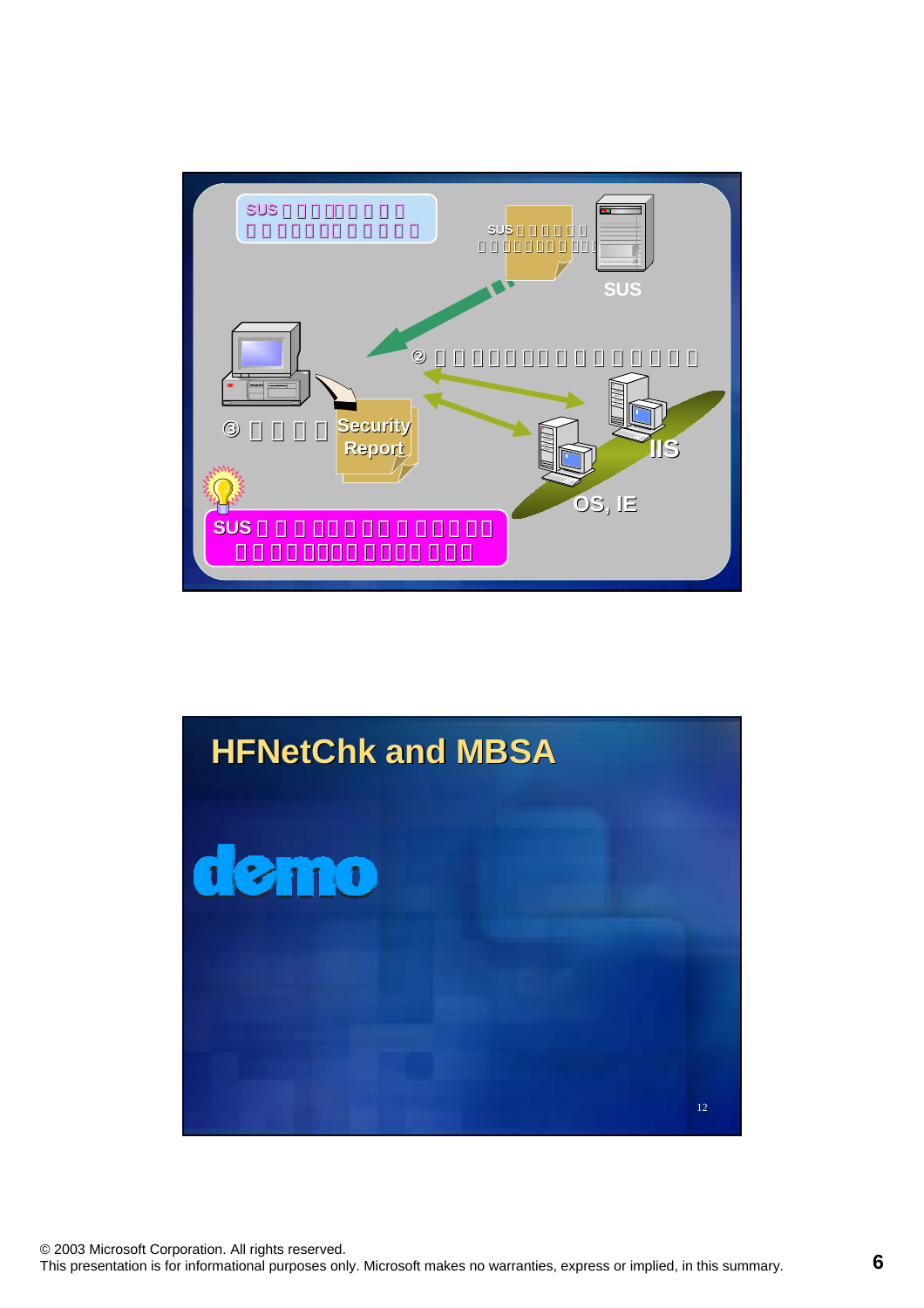

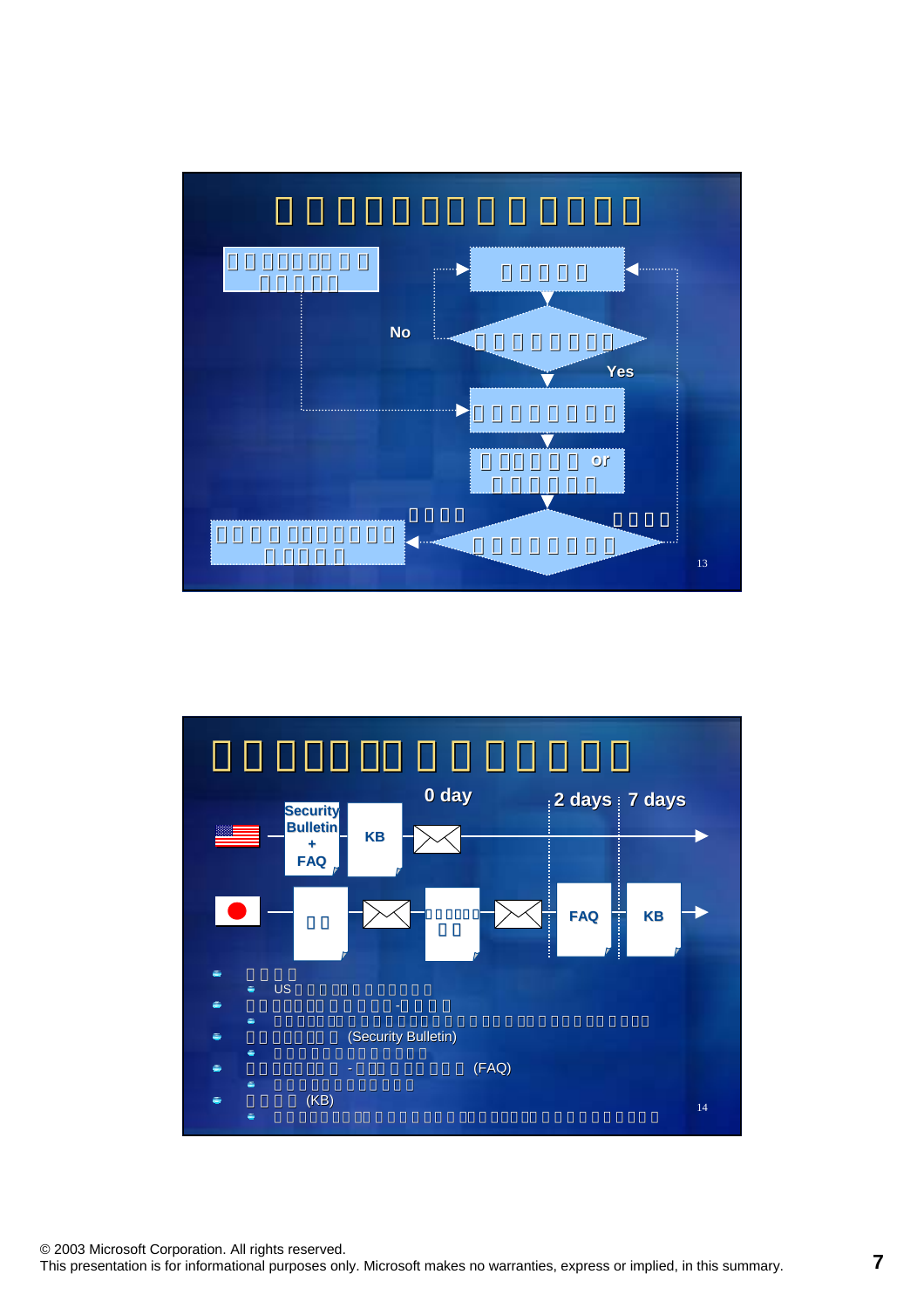

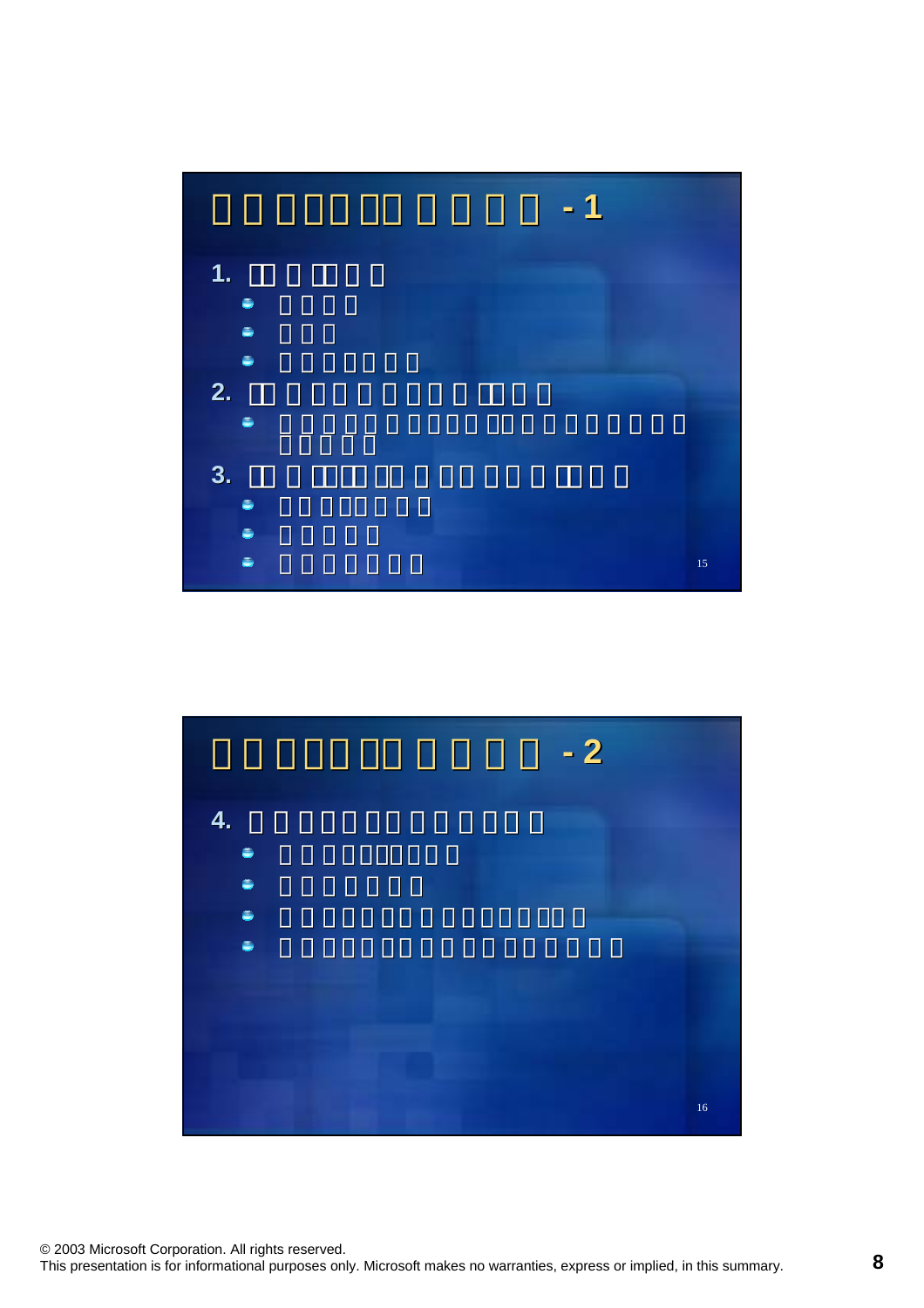

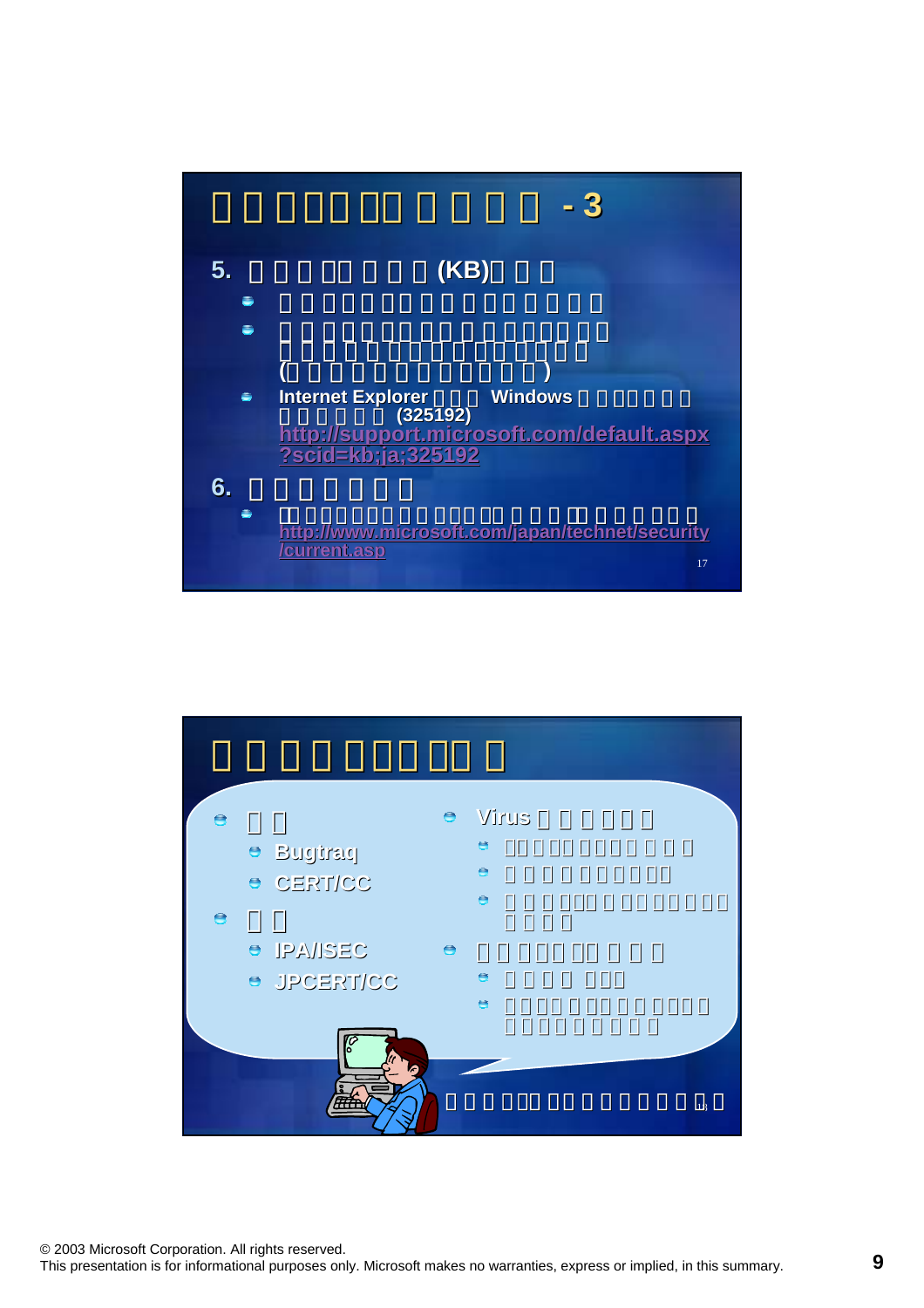

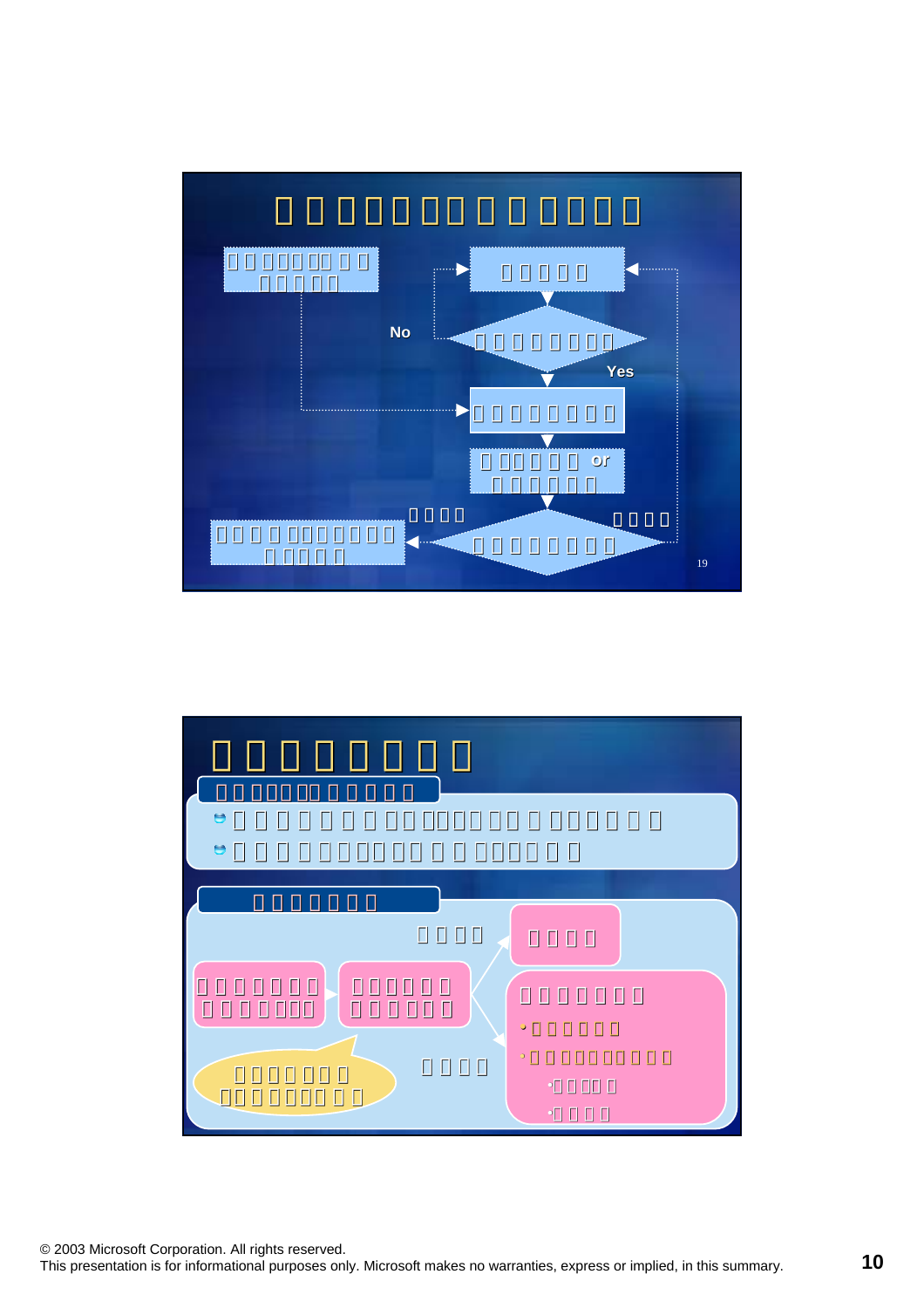

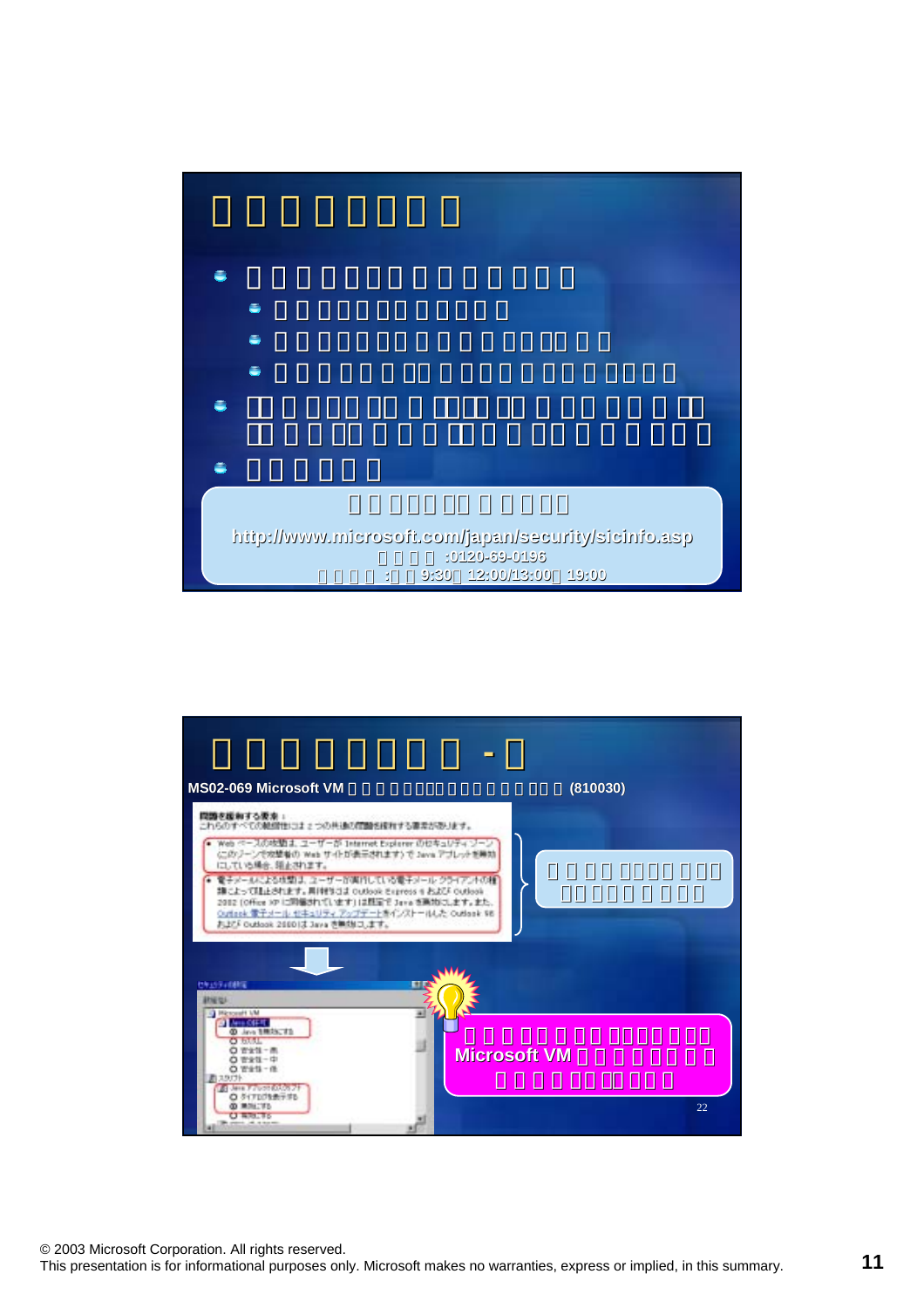

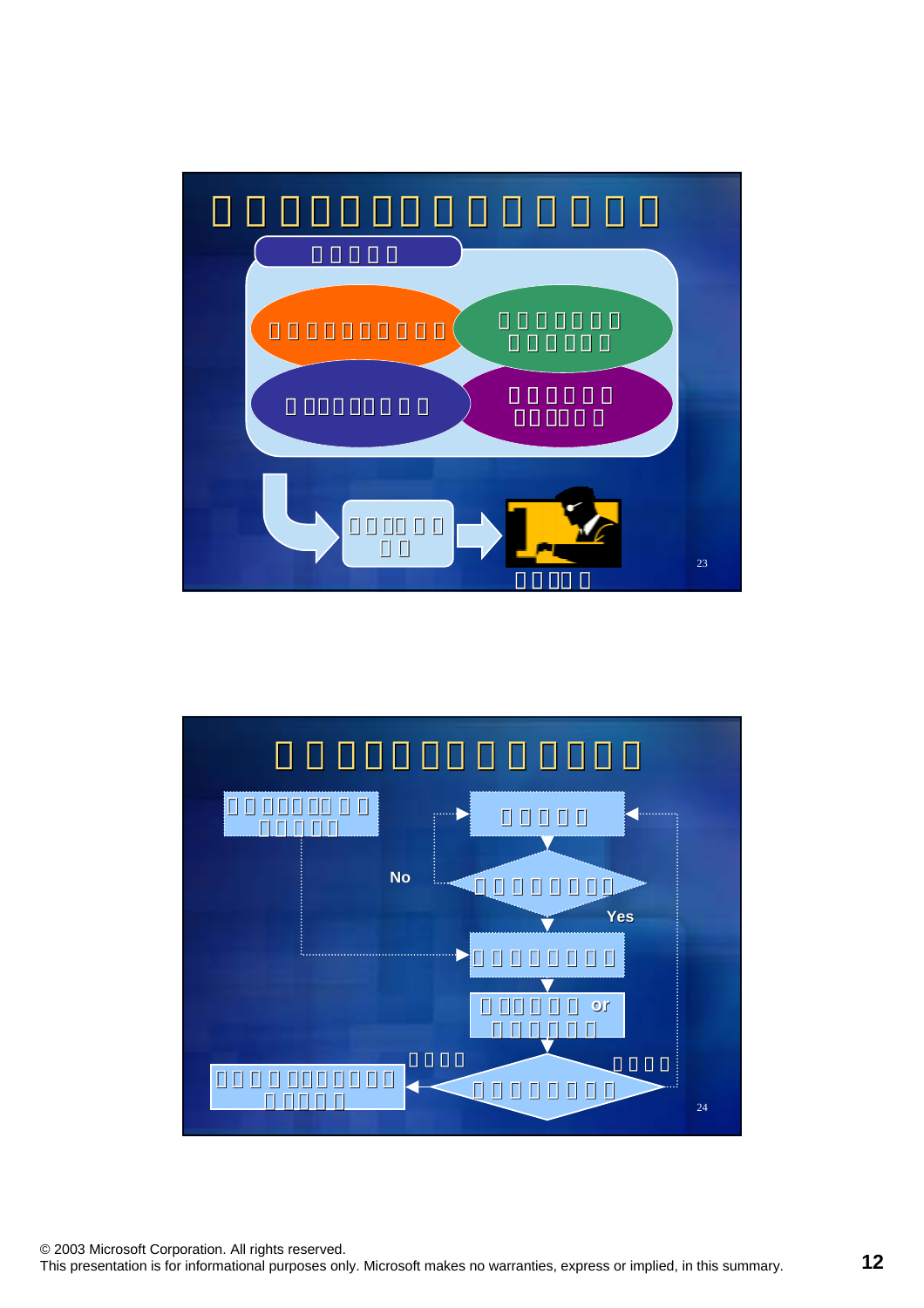|                                                           |          |                         | Win 9x   |          |  |
|-----------------------------------------------------------|----------|-------------------------|----------|----------|--|
|                                                           | $\times$ |                         |          | $\times$ |  |
|                                                           |          |                         |          | $\times$ |  |
| <b>Windows Update</b>                                     |          |                         |          | $\times$ |  |
| <b>System Management</b><br>Server (SMS)                  |          | $\overline{\mathsf{x}}$ |          |          |  |
| <b>Microsoft Software</b><br><b>Update Services (SUS)</b> |          |                         | $\times$ |          |  |

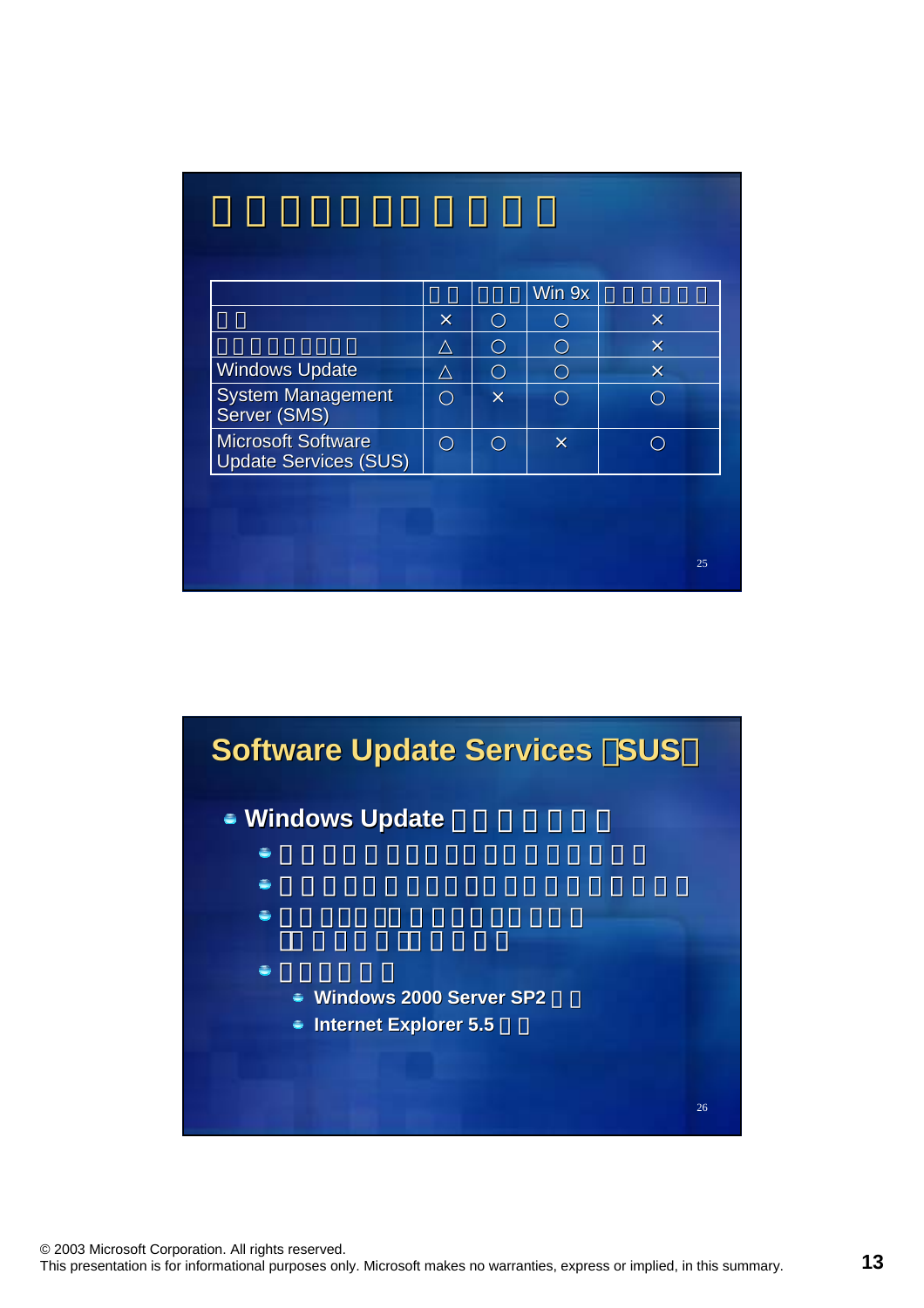

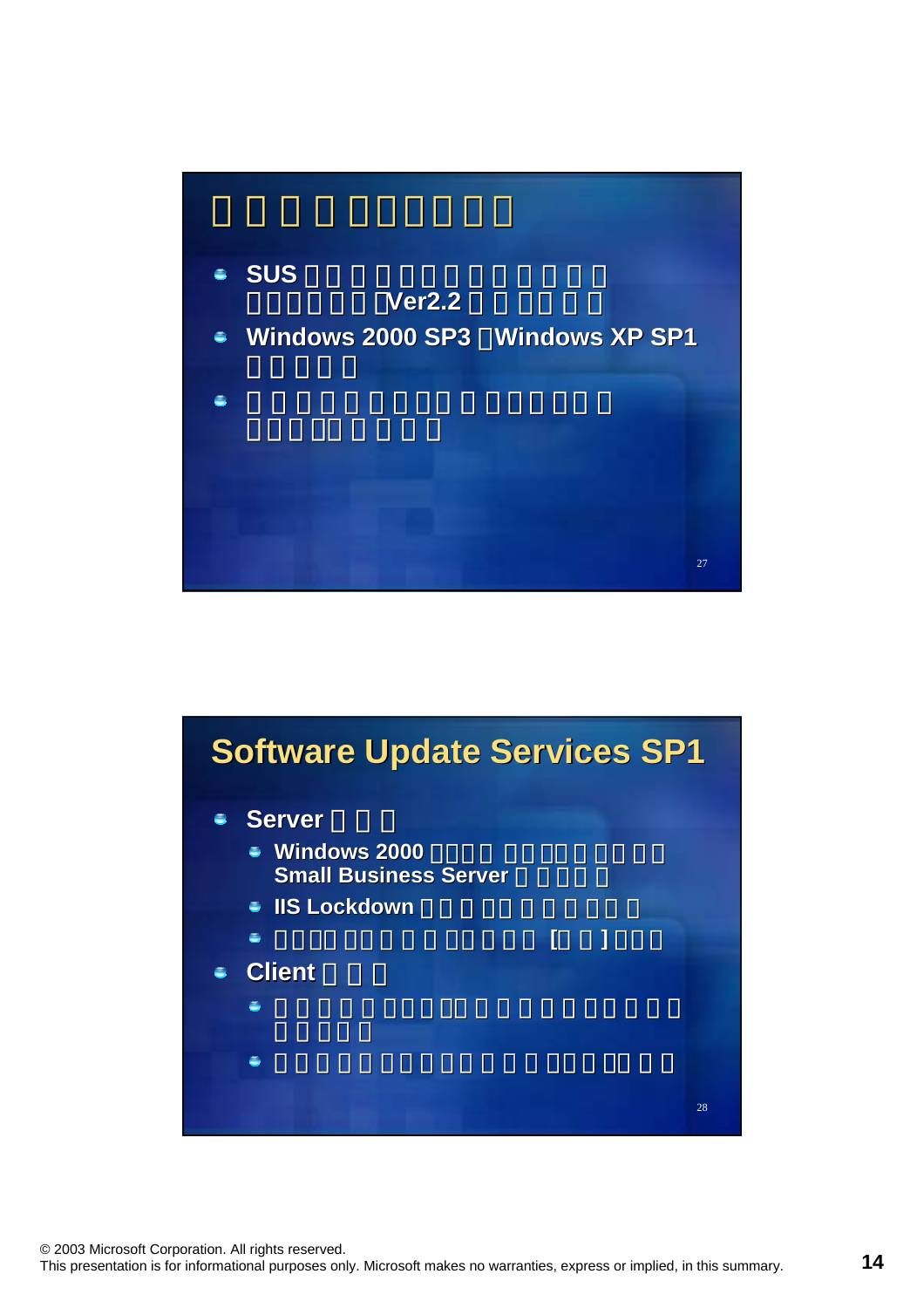

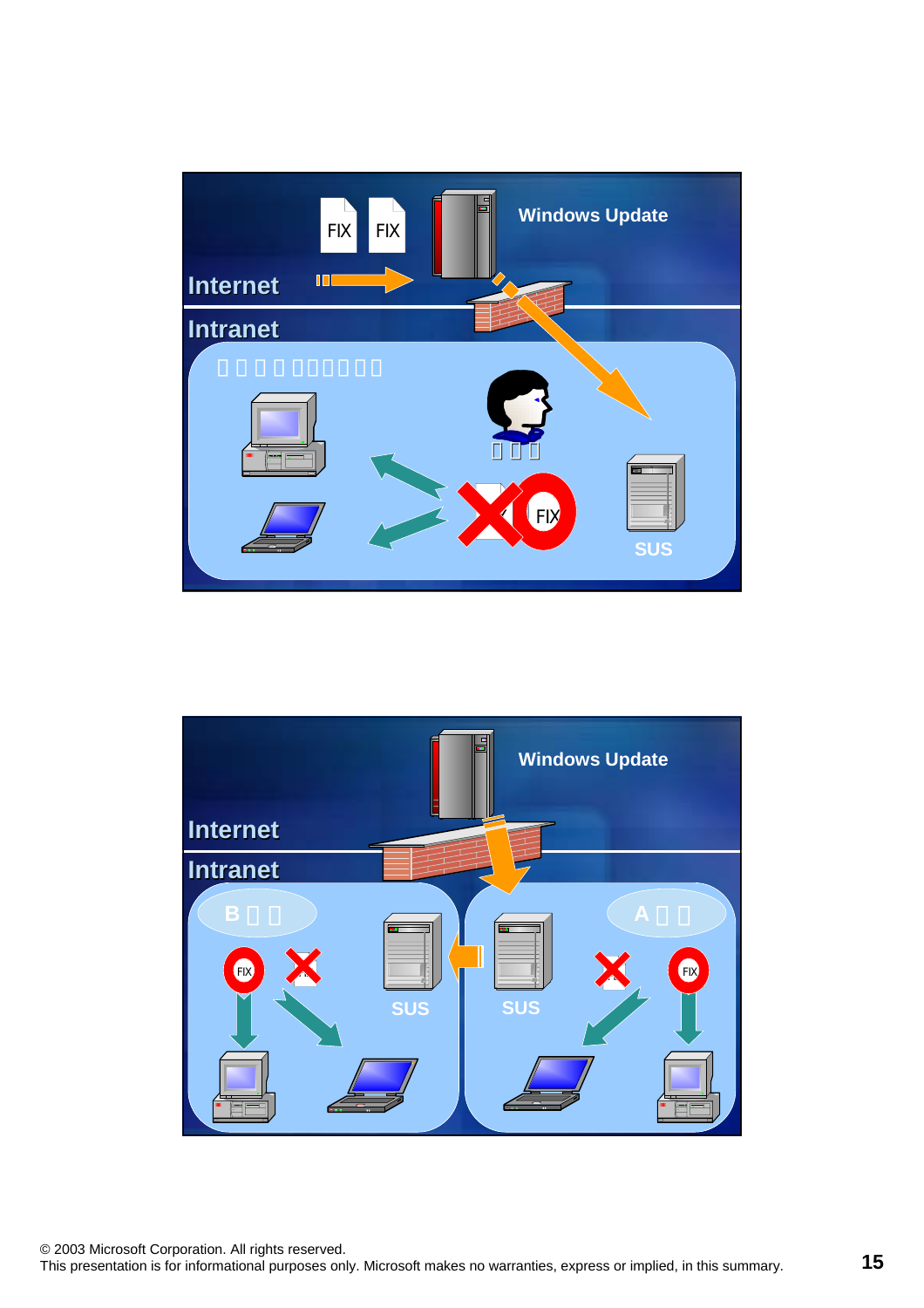

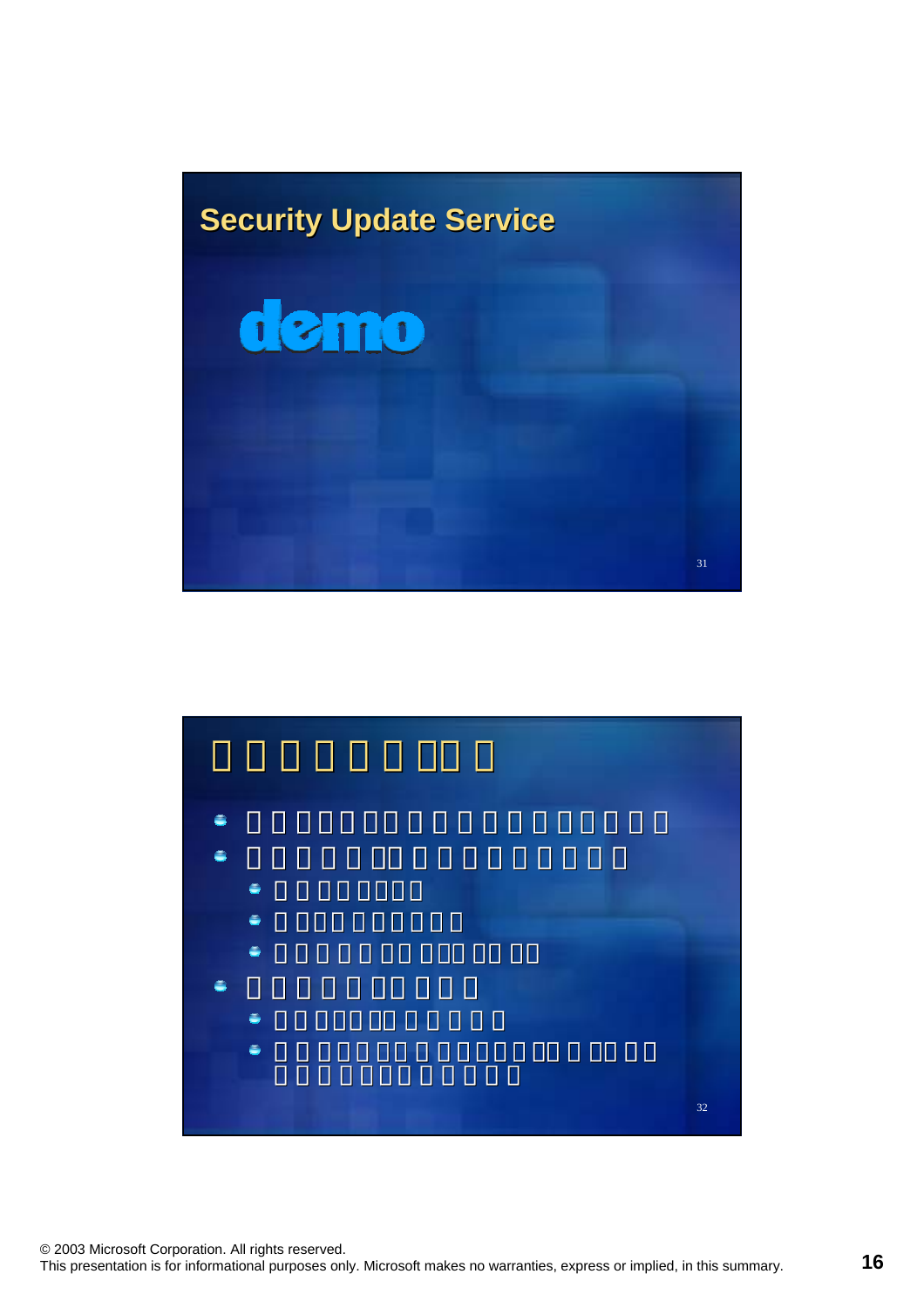

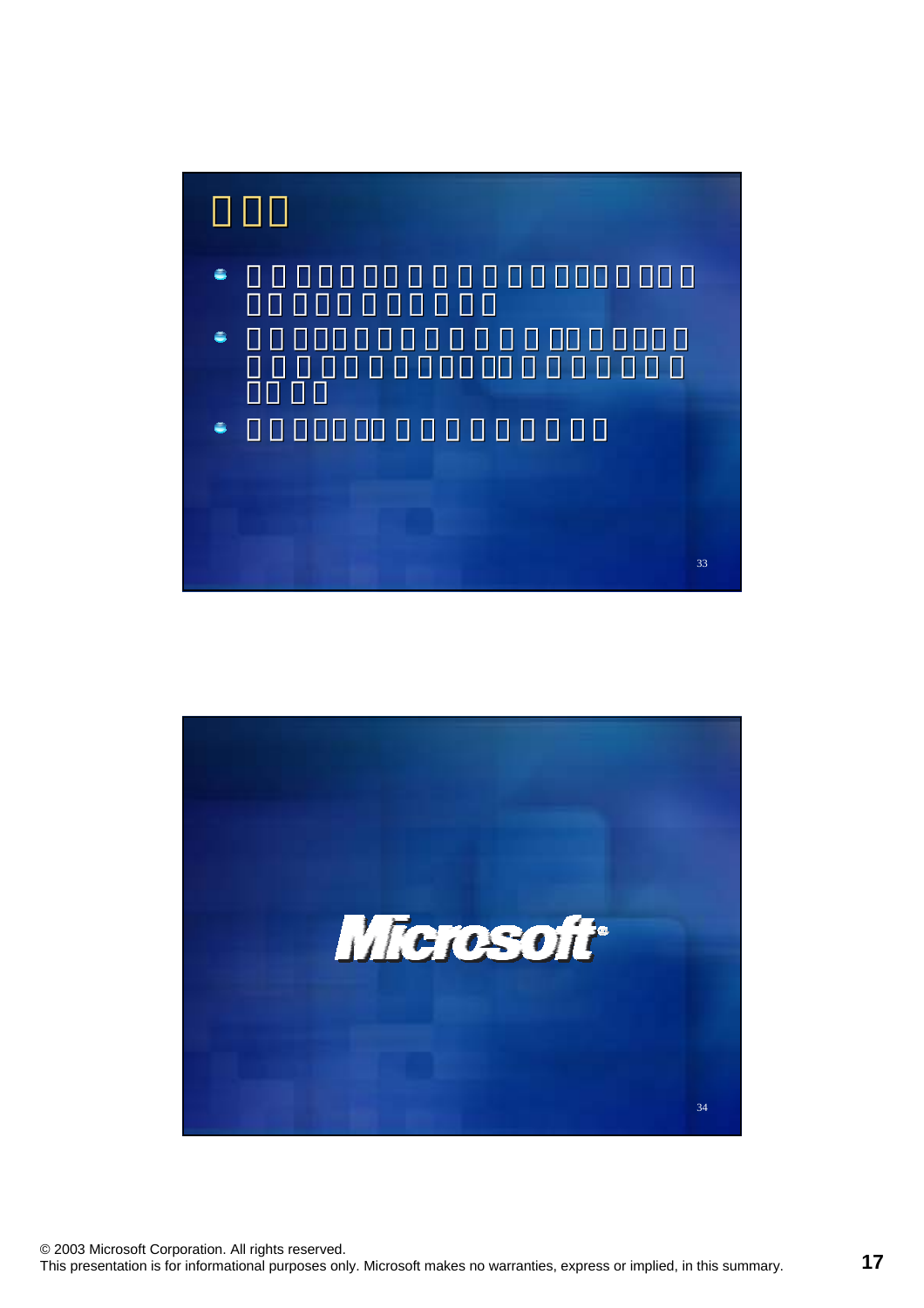## **Appendix Appendix**

- $\bullet$ **Microsoft Security http://www.microsoft.com/japan/security/**
- $\bullet$ **TechNet Security http://www.microsoft.com/japan/technet/security/**
- $\bullet$ **Windows 2000 Server Windows 2000 Server** セキュリティ運用ガイド セキュリティ運用ガイド **http://www. http://www.microsoft microsoft.com/japan/technet technet/security/ /security/prodtech/win dows/windows2000/ dows/windows2000/staysecure/default.asp**
- $\bullet$ Best Practices for Applying Service Packs, Hotfixes and<br>Security Patches<br><u>http://www.microsoft.com/technet/security/bestprac/bpsp.asp</u>
- Windows 2000 Server<br>http://www.microsoft.com/japan/technet/security/tools/chklist/  $\bullet$ **w2ksvrcl.asp**
- 概要 **: Windows 2000 Windows 2000** <sup>の</sup> **Common Criteria ( Common Criteria (**共通基準**)** 認定 **http://www. http://www.microsoft microsoft.com/japan/technet technet/security/issues/w2kcc**  $\bullet$ **wp.asp**
- **Windows 2000 Windows 2000** 評価された構成 評価された構成 管理者ガイド **http://www. http://www.microsoft microsoft.com/japan/technet technet/security/issues/w2kcc adm/default.asp**  $\bullet$

35 マイクロソフト マイクロソフト セキュリティ情報一覧 セキュリティ情報一覧 (スライド **<sup>17</sup>**) **http://www. http://www.microsoft microsoft.com/japan/technet technet/security/current.asp**

## **Appendix Appendix**

 $\bullet$ 

Internet Explorer Windows<br>(325192) 17<br>http://support.microsoft.com/default.aspx?scid=kb;JA;325192  $\bullet$ Microsoft Baseline Security Analyzer 1.1 MBSA 8<br>http://www.microsoft.com/japan/technet/security/tools/tools/m  $\bullet$ **bsahome.asp**  $\bullet$ **HfNetChk** (スライド **<sup>6</sup>**) **http://www. http://www.microsoft microsoft.com/japan/technet technet/security/tools/tools/ /security/tools/tools/hf netchk.asp Software Update Services SUS**<br>
http://www.microsoft.com/japan/windows2000/windowsupdate/  $\bullet$ **sus/**  $\bullet$ セキュリティ 警告サービス 日本語版 (スライド **<sup>14</sup>**) **http://www. http://www.microsoft microsoft.com/japan/technet technet/security/bulletin/notify .asp HFNetChk** 管理スクリプト 管理スクリプト**(**スライド**7**、**36)** a.

**http://www. http://www.microsoft microsoft.com/downloads/details. .com/downloads/details.aspx?displaylang =en&FamilyID=9989D151-5C55-4BD3-A9D2-B95A15C73E92**